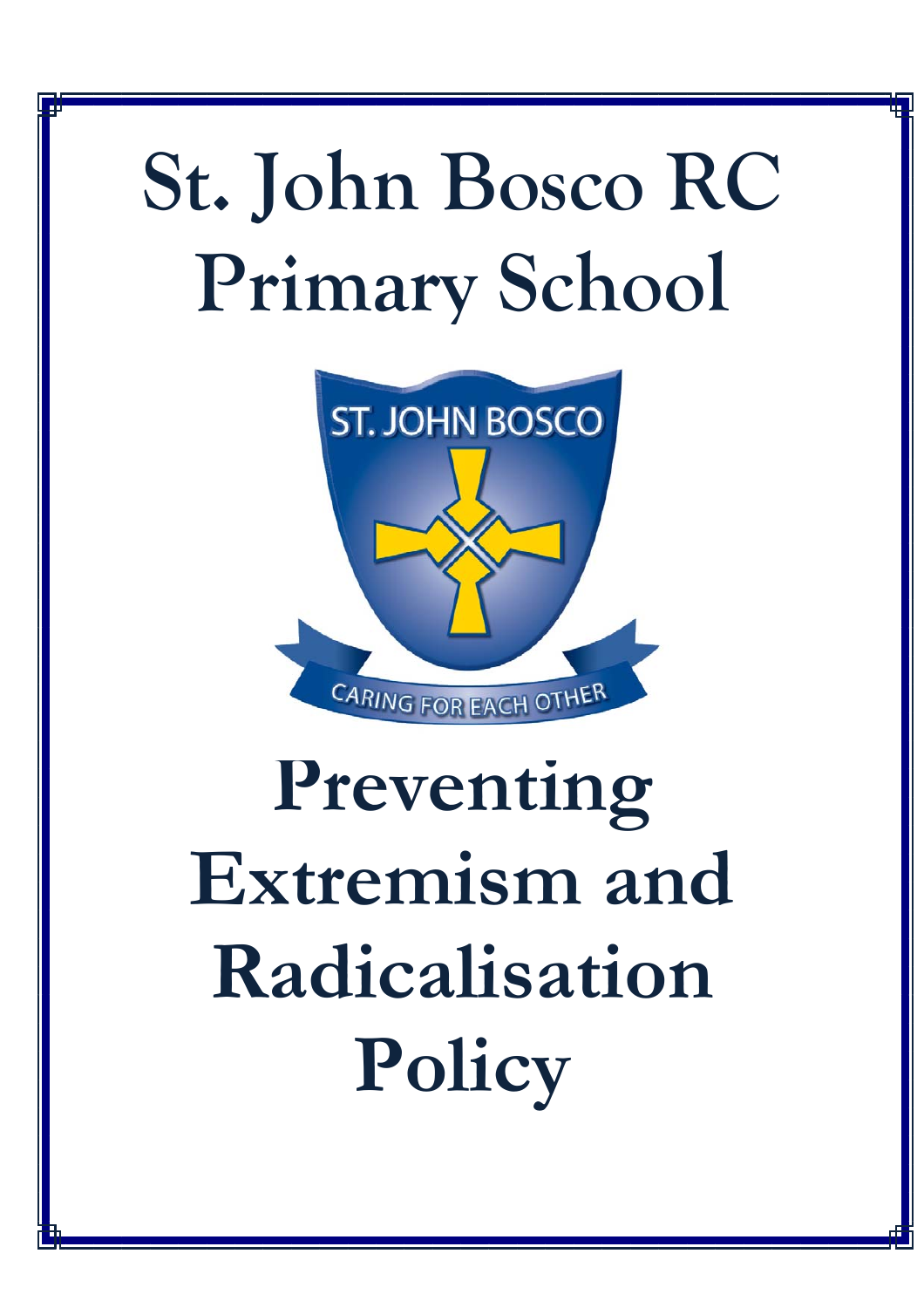# **Preventing Extremism and Radicalisation Policy**

# **INTRODUCTION**

St. John Bosco RC Primary School is committed to providing a secure environment for all of our students, staff and stakeholders.

The current threat from terrorism extremism in the United Kingdom can involve the exploitation of vulnerable people, including children, young people and vulnerable adults to involve them in terrorism or activity in support of terrorism.

Since 2010, when the Government published the Prevent Strategy, there has been an awareness of the specific need to safeguard children, young people and families from violent extremism. There have been several occasions both locally and nationally in which extremist groups have attempted to radicalise vulnerable children and young people to hold extreme views including views justifying political, religious, sexist or racist violence, or to steer them into a rigid and narrow ideology that is intolerant of diversity and leaves them vulnerable to future radicalisation.

St. John Bosco RC Primary School values freedom of speech and the expression of beliefs / ideology as fundamental rights underpinning our society's values. Both students and teachers have the right to speak freely and voice their opinions. However, freedom comes with responsibility and free speech that is designed to manipulate the vulnerable or that leads to violence and harm of others goes against the moral principles in which freedom of speech is valued. Free speech is not an unqualified privilege; it is subject to laws and policies governing equality, human rights, community safety and community cohesion.

The current threat from terrorism in the United Kingdom may include the exploitation of vulnerable people, to involve them in terrorism or in activity in support of extremism and terrorism. The normalisation of extreme views may also make children and young people vulnerable to future manipulation and exploitation. St. John Bosco RC Primary School is clear that this exploitation and radicalisation should be viewed as a safeguarding concern.

Our school's Preventing Extremism and Radicalisation Policy also draws upon the guidance contained in the "Prevent Strategy, 2011" and DfE Guidance "Keeping Children Safe in Education, 2015"

Definitions of radicalisation and extremism, and indicators of vulnerability to radicalisation are to be found in Appendix 1.

### **SCHOOL ETHOS AND PRACTICE**

There is no place for extremist views of any kind in our school, whether from internal sources – students, staff or governors, or external sources - school community, external agencies or individuals.

It is vital that our students and parents see our school as a safe place where they can discuss and explore controversial issues safely and in an unbiased way and where our teachers encourage and facilitate this.

As a school we recognise that extremism and exposure to extremist materials and influences can lead to poor outcomes for our students. We also recognise that if we fail to challenge extremist views we are failing to protect our students.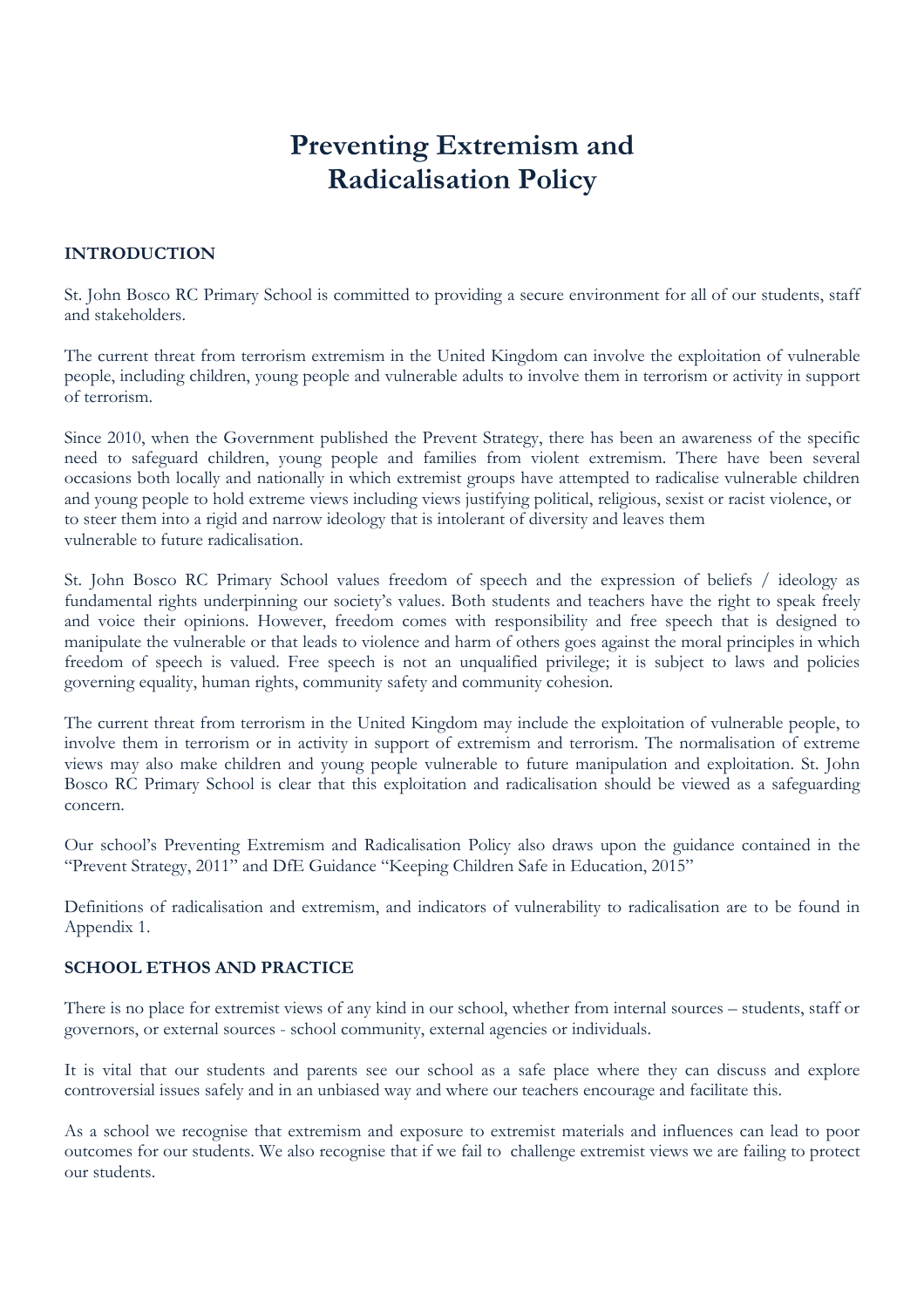Education is a powerful weapon against extremism; equipping young people with the knowledge, skills and critical thinking, to challenge and debate in an informed way.

Therefore, at St. John Bosco RC Primary School we will provide a broad and balanced curriculum, delivered by skilled professionals, so that our pupils are enriched, understand and become tolerant of difference and diversity.

We are aware that young people can be exposed to extremist influences or prejudiced views from an early age which emanate from a variety of sources and media, including via the internet, and at times students may themselves reflect or display views that may be discriminatory, prejudiced or extremist, including using derogatory language.

Any prejudice, discrimination or extremist views, including derogatory language, displayed by students, staff, visitors or parents will always be challenged and where appropriate dealt with.

*As part of wider safeguarding responsibilities school staff will be alert to:* 

- Disclosures by students of their exposure to the extremist actions, views or materials of others outside of school, such as in their homes or community groups, especially where students have not actively sought these out.
- Graffiti symbols, writing or art work promoting extremist messages or images
- Students accessing extremist material online, including through social networking sites
- Parental reports of changes in behaviour, friendship or actions and requests for assistance
- Local schools, Local Authority services, and police reports of issues affecting pupils in other schools or settings
- Students voicing opinions drawn from extremist ideologies and narratives
- Use of extremist or 'hate' terms to exclude others or incite violence
- Intolerance of difference, whether secular or religious or, in line with our equalities policy, views based on, but not exclusive to, gender, disability,
- homophobia, race, colour or culture
- Attempts to impose extremist views or practices on others
- Anti-Western or Anti-British views

#### **TEACHING APPROACHES**

We will ensure that all of our teaching approaches help our students build resilience to extremism and give pupils a positive sense of identity through the development of critical thinking skills. We will ensure that all of our staff are equipped to recognise extremism and are skilled and confident enough to challenge it.

We will be flexible enough to adapt our teaching approaches, as appropriate, so as to address specific issues of extremism and radicalisation.

This approach will be embedded within the ethos of our school so that students know and understand what safe and acceptable behaviour is in the context of extremism and radicalisation. This will work in conjunction with our schools approach to the spiritual, moral, social and cultural development of pupils as defined in OfSTED's School Inspection Handbook. Our work in all curriculum areas will promote fundamental British values.

We will also work with local partners, families and communities in our efforts to ensure our school understands and embraces our local context and values in challenging extremist views and to assist in the broadening of our pupil's experiences and horizons. We will help support students who may be vulnerable to such influences as part of our wider safeguarding responsibilities and where we believe a student is being directly affected by extremist materials or influences we will ensure that that student is offered mentoring. Additionally in such instances our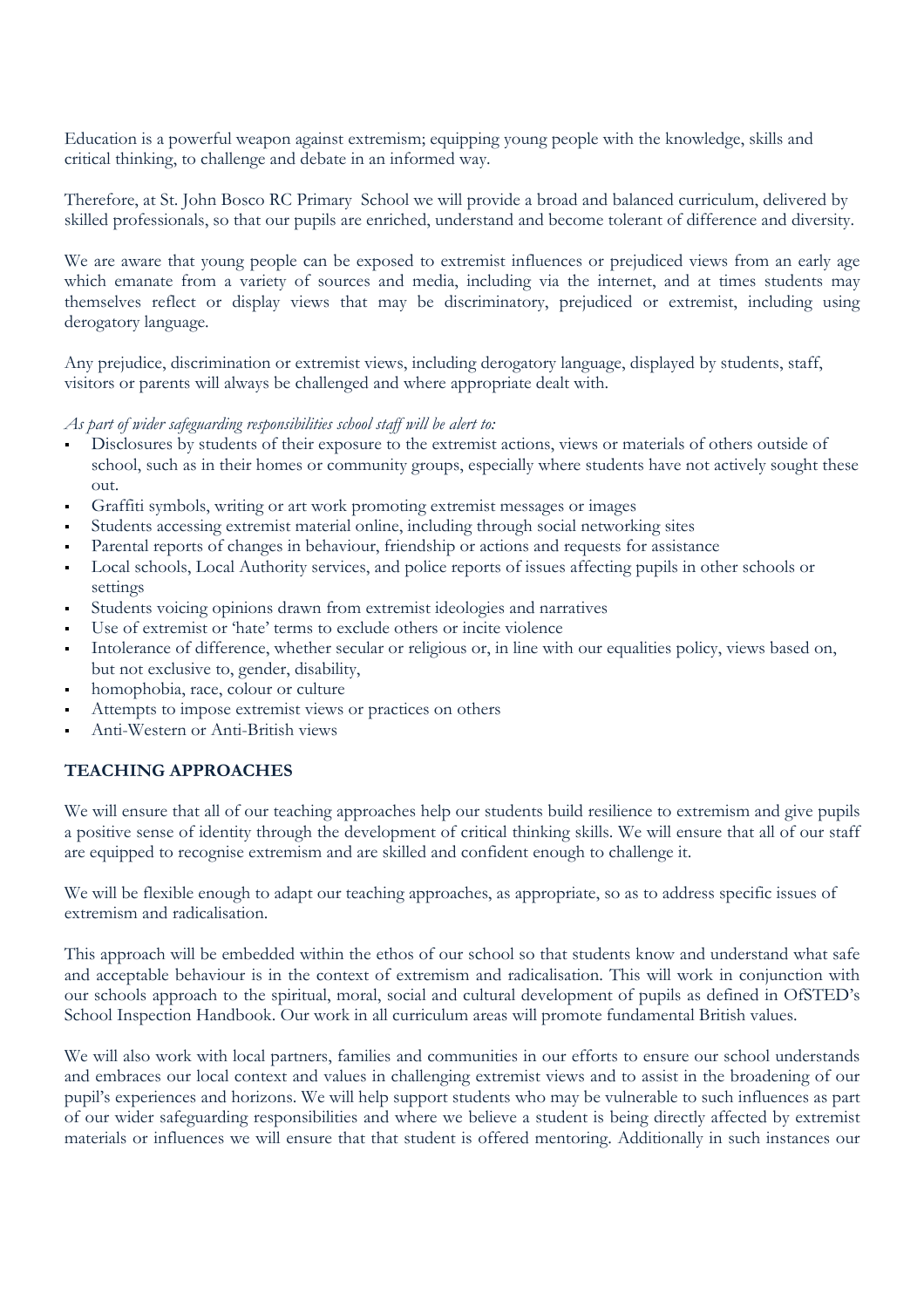school will seek external support from Northumbria Police and/or local partnership structures working to prevent extremism.

We will promote the values of democracy, the rule of law, individual liberty, mutual respect and tolerance for those with different faiths and beliefs. We will teach and encourage pupils to respect one another and to respect and tolerate difference, especially those of a different faith or no faith. It is indeed our most fundamental responsibility to keep our pupils safe and prepare them for life in modern multi-cultural Britain and globally.

### **USE OF EXTERNAL AGENCIES AND SPEAKERS**

At St. John Bosco RC Primary School we encourage the use of external agencies or speakers to enrich the experiences of our students, however we will positively vet those external agencies, individuals or speakers who we engage to provide such learning opportunities or experiences for our pupils.

Such vetting is to ensure that we do not unwittingly use agencies that contradict each other with their messages or that are inconsistent with, or are in complete opposition to, the school's values and ethos. We must be aware that in some instances the work of external agencies may not directly be connected with the rest of the school curriculum so we need to ensure that this work is of benefit to our pupils.

*Our school will assess the suitability and effectiveness of input from external agencies or individuals to ensure that:* 

- Any messages communicated to pupils support fundamental British Values
- Any messages communicated to pupils are consistent with the ethos of the school and do not marginalise any communities, groups or individuals
- Any messages communicated to pupils do not seek to glorify criminal activity or violent extremism or seek to radicalise students through extreme or narrow views of faith, religion or culture or other ideologies
- Activities are properly embedded in the curriculum and clearly mapped to schemes of work to avoid contradictory messages or duplication.
- Activities are matched to the needs of pupils

Therefore by delivering a broad and balanced curriculum, augmented by the use of external sources where appropriate, we will strive to ensure our students recognise risk and build resilience to manage any such risk themselves where appropriate to their age and ability but also to help pupils develop the critical thinking skills needed to engage in informed debate.

#### **RISK REDUCTION**

The school governors, the Headteacher and the Senior Designated Safeguarding Lead will assess the level of risk within the school and put actions in place to reduce that risk. Risk assessment may include consideration of the school's RE curriculum, Collective Worship Policy, SEND policy, E Safety policy, visiting speakers, the use of school premises by external agencies, anti-bullying policy and other issues specific to the school's profile, community

and philosophy.

The school will screen staff, visitors and volunteers to ensure that they will not deliver messages of extremism or radicalisation.

This risk assessment will be reviewed annually.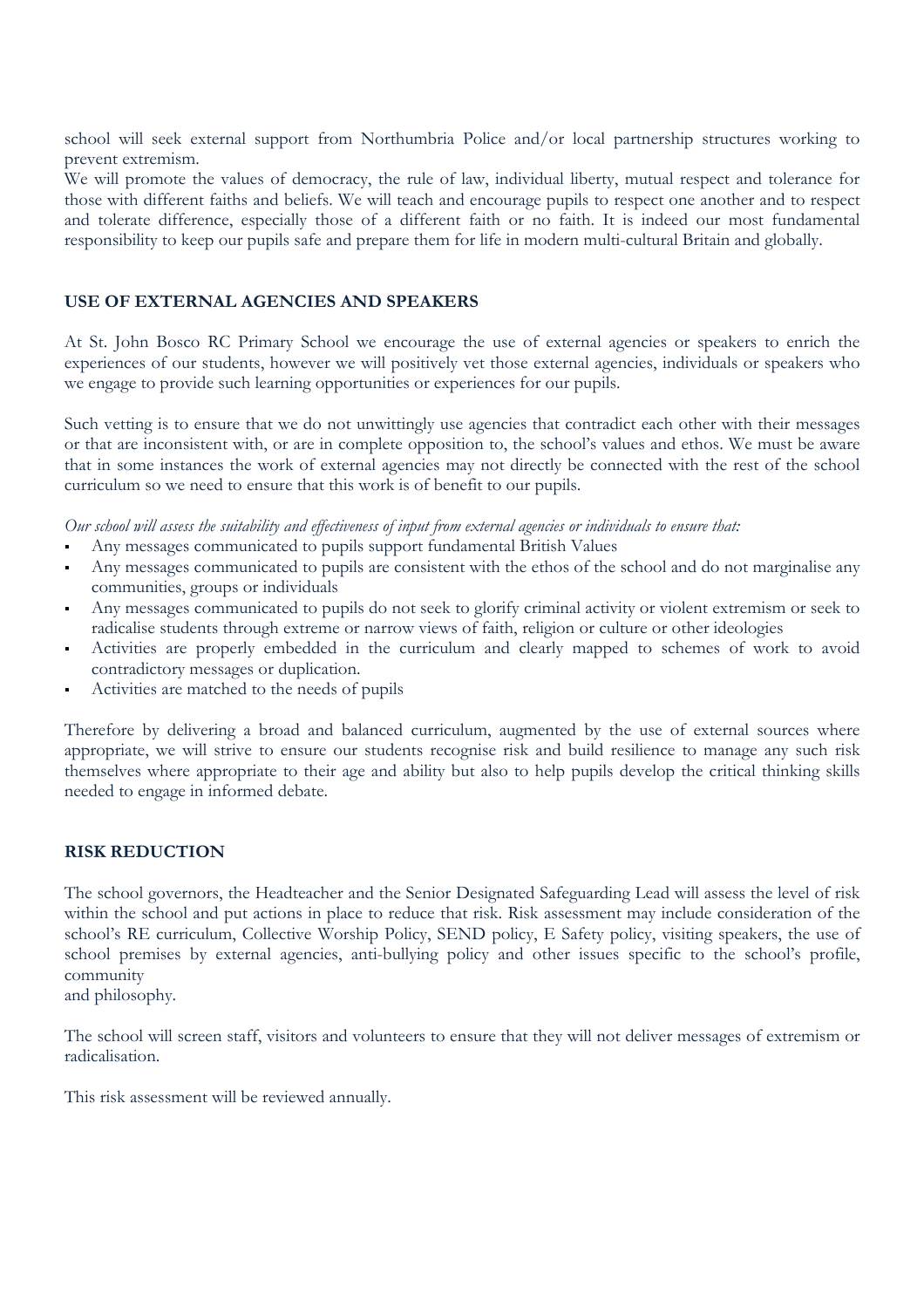#### **RESPONSE**

Schools are required to identify a Prevent Single Point of Contact (SPOC)who will be the lead within the organisation for safeguarding in relation to protecting individuals from radicalisation and involvement in terrorism. The responsibilities of the SPOC are described in Appendix 2. The SPOC at St. John Bosco RC Primary School will be the Headteacher.

Staff at St. John Bosco RC Primary School will be alert to the fact that whilst Extremism and Radicalisation is broadly a safeguarding issue there may be some instances where a child or children may be at direct risk of harm or neglect. For example; this could be due to a child displaying risky behaviours in terms of the activities they are involved in or the groups they are associated with or staff may be aware of information about a child's family that may equally place a child at risk of harm. (These examples are for illustration and are not definitive or exhaustive)

Therefore all adults working in St. John Bosco RC Primary School (including visiting staff, volunteers, contractors and students on placement) are required to report instances where they believe a child may be at risk of harm or neglect or if they have concerns that a student may be at risk of radicalisation or involvement in terrorism They should speak with the SPOC or the Senior Designated Safeguarding Lead.

| Signed:      |                           |
|--------------|---------------------------|
| Designation: | <b>Chair of Governors</b> |
| Date:        |                           |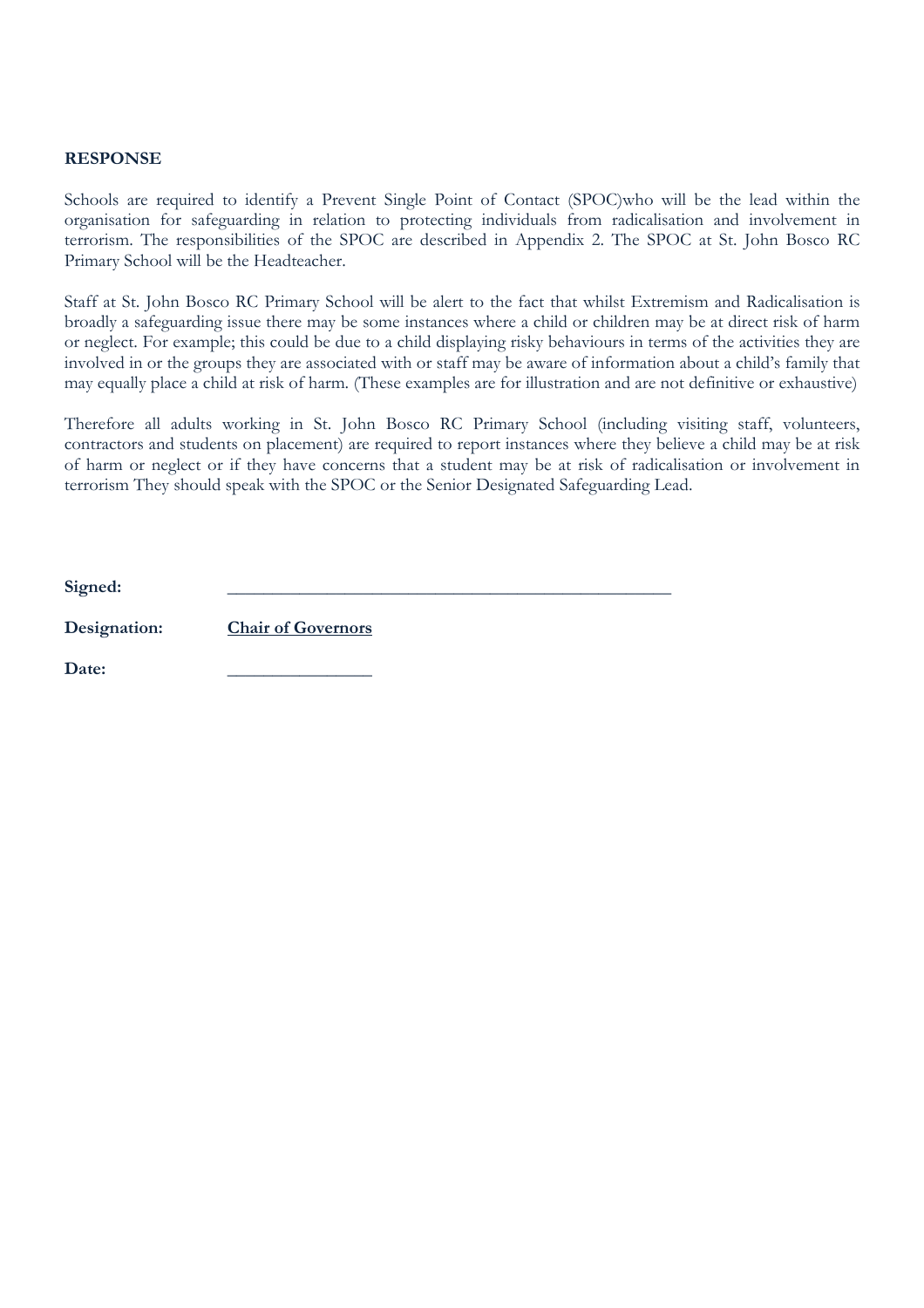# **APPENDIX 1**

#### **Indicators of vulnerability to radicalisation**

- 1. Radicalisation refers to the process by which a person comes to support terrorism and forms of extremism leading to terrorism.
- 2. *Extremism is defined by the Government in the Prevent Strategy as:*  Vocal or active opposition to fundamental British values, including democracy, the rule of law, individual liberty and mutual respect and tolerance of different faiths and beliefs. We also include in our definition of extremism calls for the death of members of our armed forces, whether in this country or overseas.
- 3. Extremism is defined by the Crown Prosecution Service as:
	- The demonstration of unacceptable behaviour by using any means or medium to express views which:
	- Encourage, justify or glorify terrorist violence in furtherance of particular beliefs;
	- Seek to provoke others to terrorist acts;
	- Encourage other serious criminal activity or seek to provoke others to serious criminal acts; or
	- Foster hatred which might lead to inter-community violence in the UK.
- 4. There is no such thing as a "typical extremist": those who become involved in extremist actions come from a range of backgrounds and experiences, and most individuals, even those who hold radical views, do not become involved in violent extremist activity.
- 5. Pupils may become susceptible to radicalisation through a range of social, personal and environmental factors it is known that violent extremists exploit vulnerabilities in individuals to drive a wedge between them and their families and communities. It is vital that school staff are able to recognise those vulnerabilities.

#### 6. *Indicators of vulnerability include:*

- Identity Crisis the student / pupil is distanced from their cultural / religious heritage and experiences discomfort about their place in society;
- Personal Crisis the student / pupil may be experiencing family tensions; a sense of isolation; and low self-esteem; they may have dissociated from their existing friendship group and become involved with a new and different group of friends; they may be searching for answers to questions about identity, faith and belonging;
- Personal Circumstances migration; local community tensions; and events affecting the student / pupil's country or region of origin may contribute to a sense of grievance that is triggered by personal experience of racism or discrimination or aspects of Government policy;
- Unmet Aspirations the student / pupil may have perceptions of injustice; a feeling of failure; rejection of civic life;
- Experiences of Criminality which may include involvement with criminal groups, imprisonment, and poor resettlement / reintegration;
- Special Educational Need students / pupils may experience difficulties with social interaction, empathy with others, understanding the consequences of their actions and awareness of the motivations of others.
- 7. However, this list is not exhaustive, nor does it mean that all young people experiencing the above are at risk of radicalisation for the purposes of violent extremism.
- 8. More critical risk factors could include:
	- Being in contact with extremist recruiters;
	- Accessing violent extremist websites, especially those with a social networking element;
	- Possessing or accessing violent extremist literature;
	- Using extremist narratives and a global ideology to explain personal disadvantage;
	- Justifying the use of violence to solve societal issues;
	- Joining or seeking to join extremist organisations; and
	- Significant changes to appearance and / or behaviour;
	- Experiencing a high level of social isolation resulting in issues of identity crisis and / or personal crisis.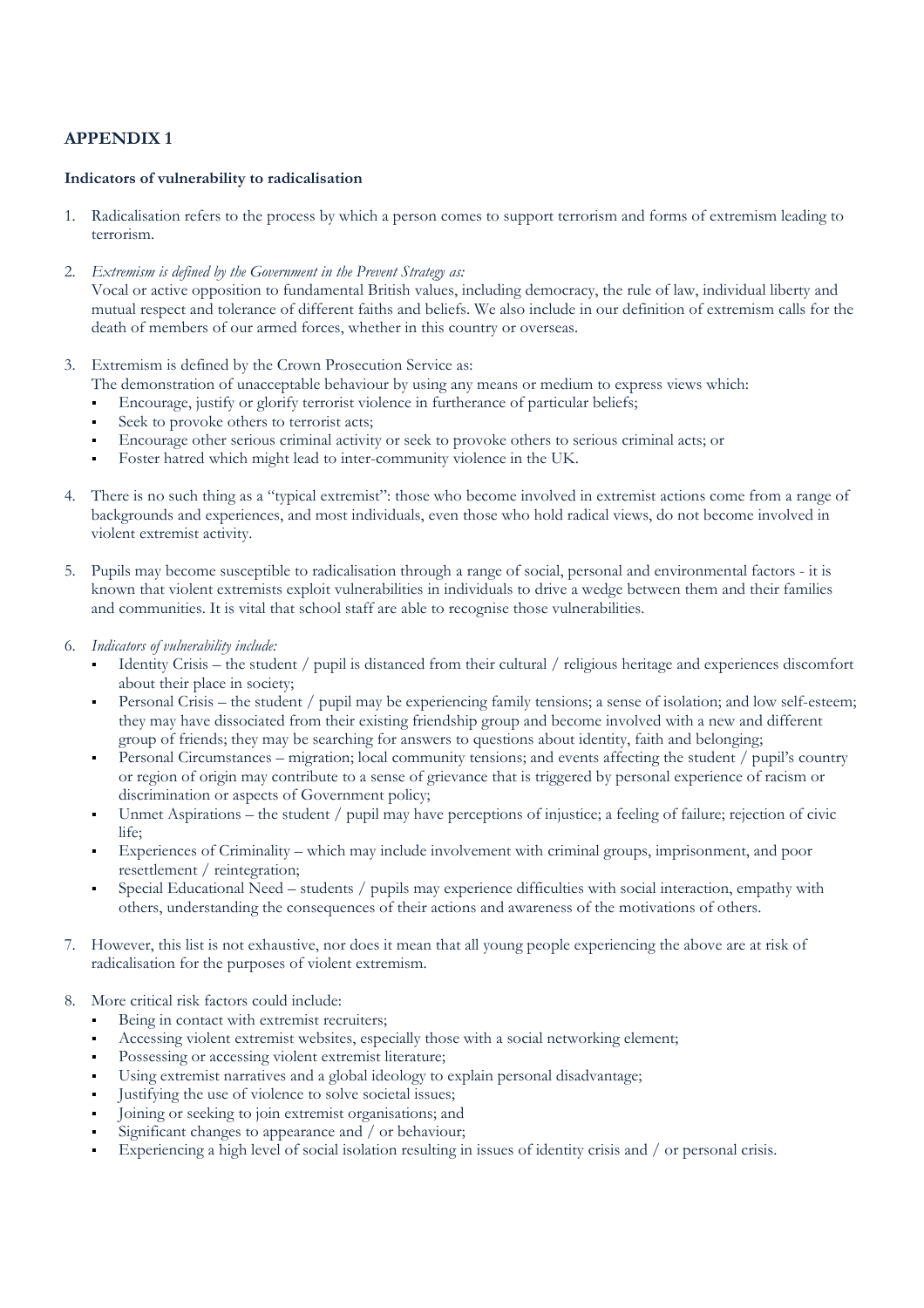# **APPENDIX 2**

#### **Preventing violent extremism - Roles and responsibilities of the single point of contact (SPOC)**

*The SPOC for St. John Bosco RC Primary School is the Headteacher, who is responsible for:* 

- Ensuring that staff of the school are aware that you are the SPOC in relation to protecting students/pupils from radicalisation and involvement in terrorism;
- Maintaining and applying a good understanding of the relevant guidance in relation to preventing students/pupils from becoming involved in terrorism, and protecting them from radicalisation by those who support terrorism or forms of extremism which lead to terrorism;
- Raising awareness about the role and responsibilities of St. John Bosco RC Primary School in relation to protecting students/pupils from radicalisation and involvement in terrorism;
- Monitoring the effect in practice of the school's RE curriculum and Collective Worship policy to ensure that they are used to promote community cohesion and tolerance of different faiths and beliefs;
- Raising awareness within the school about the safeguarding processes relating to protecting students from radicalisation and involvement in terrorism;
- Acting as the first point of contact within the school for case discussions relating to students who may be at risk of radicalisation or involved in terrorism;
- Collating relevant information in relation to referrals of vulnerable students into the Channel\* process;
- attending Channel\* meetings as necessary and carrying out any actions as agreed;
- Reporting progress on actions to the Channel\* Co-ordinator; and
- Sharing any relevant additional information in a timely manner.

Channel is a multi-agency approach to provide support to individuals who are at risk of being drawn into terrorist related activity.

#### *It is led by the Northumbria Police Counter-Terrorism Unit through their "prevent" team and it aims to:*

- Establish an effective multi-agency referral and intervention process to identify vulnerable individuals;
- Safeguard individuals who might be vulnerable to being radicalised, so that they are not at risk of being drawn into terrorist-related activity; and
- Provide early intervention to protect and divert people away from the risks they face and reduce vulnerability.